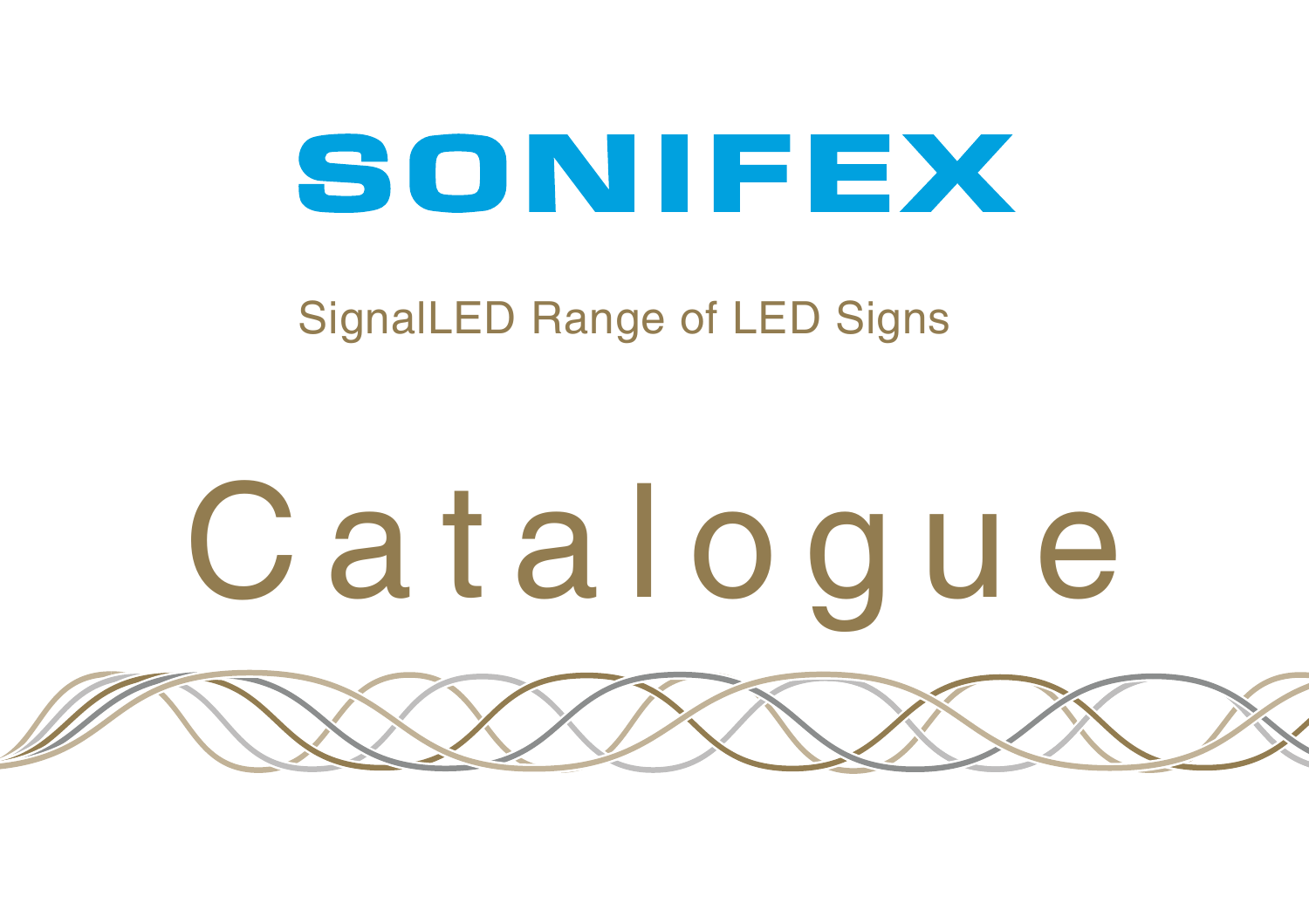

**SignalLED Range of LED Signs**



**Category:** SignalLED Illuminated Signs. **Product Function:** Signage for outside studio/office doors and on studio walls to indicate Mic Live, Recording, etc **Typical Applications:** MIC LIVE, ON-AIR, PHONE and RECORD signs for radio/TV studios, TX-REH for production galleries, MEETING IN PROGRESS for board rooms, SILENCE PLEASE outside lecture theatres.

**The SignalLED range of illuminated RGB LED signs are a new range of signs designed for use outside recording studios, on-air & production studios, meeting rooms, conference rooms and for fixed installations. The sign itself contains the control electronics, and RGB LEDs are used, so the signs can be simply configured onsite for your particular requirements.**

**ALIE** 

#### **Features:**

- Low power consumption, only 4W.
- Maintenance free, LED lighting.
- Multi-coloured RGB LEDs offering 9 different colours.
- Sign can be made to flash, pulse, fade and be on or off.
- Flush-mounting as standard or end/ ceiling-mounting with kits.
- 20cm (8") or 40cm (16") widths or 2 x 20cm (2 x 8").
- Standard wording includes: MIC LIVE, ON AIR, RECORD, PHONE, TRAFFIC FLAG ON, AD BREAK, TX, REH, REHEARSAL, DOOR,

OBIT, NO ENTRY, EXIT, SILENCE PLEASE, MEETING IN PROGRESS, INTERVIEW IN **PROGRESS** 

- Custom signs can be etched with company logos, different wording or graphics.
- 2 x GPIs for control from a light switch, or fader GPO (pull down to 0V).
- Supplied as standard as red/green switching.
- Use separate remote control (LD-RPC) to program the colour, switching mode or brightness.
- Supplied complete with fixings & DC power supply.

#### **Different Display Modes**

Five modes of illumination are available:

- Constant illumination.
- Flashing, regularly on/off.
- Pulsing flashing, then off, repeated
- Fading
- Off

**RGB LEDs - Any Colours Possible**

The illuminating LEDs in the unit are RGB meaning that the colour of the sign can be selected on installation.

You can configure the sign from one of 9 colours: white, green, red, orange, blue, yellow, light orange, cyan and magenta.



*9 different colours of the SignalLED Sign.*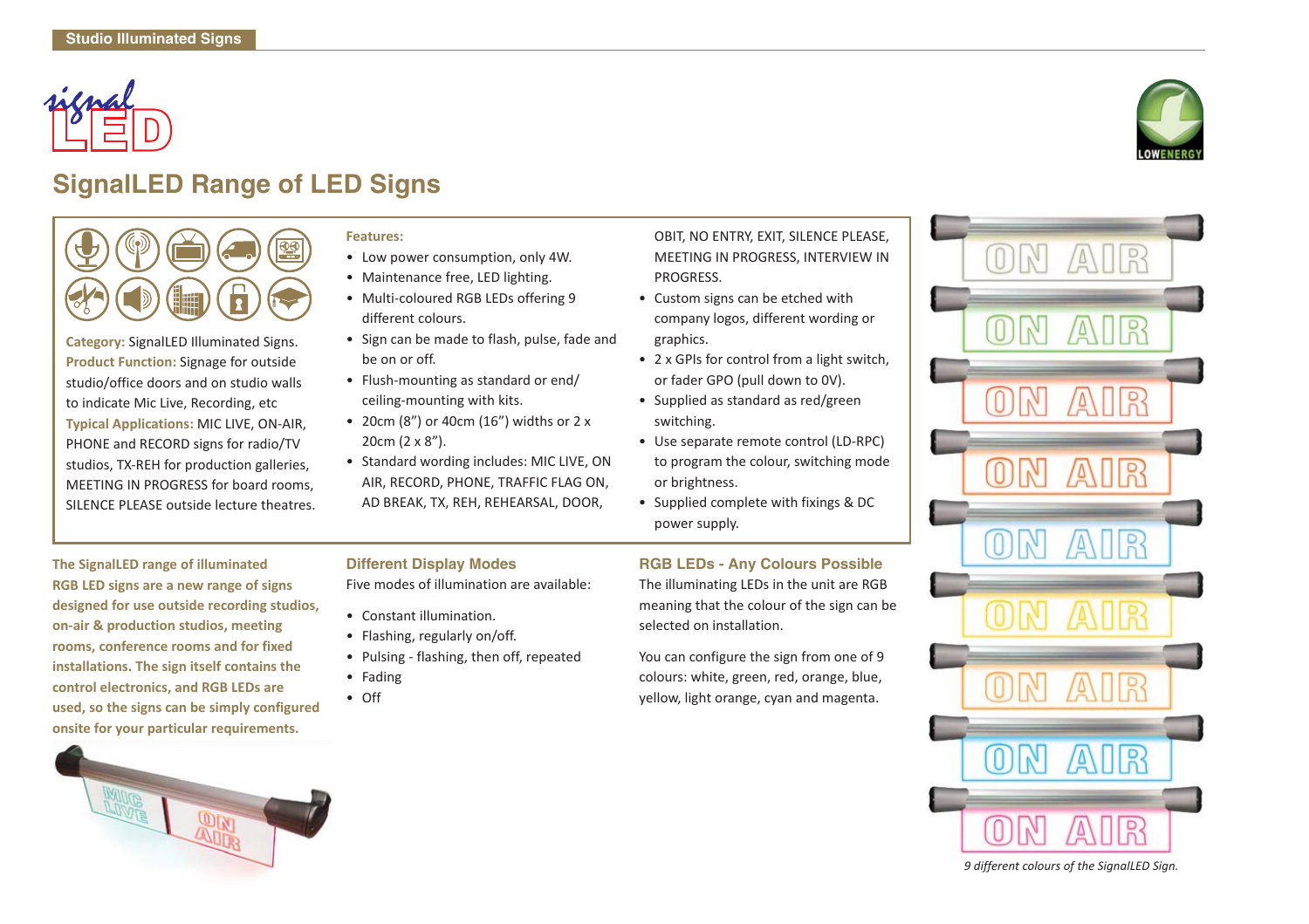#### **Single or Twin Signs**

Each sign is 40cm or 20cm long. The 40cm signs can be split into two 20cm sides which can be separately, or jointly controlled, e.g. you can have a 40cm 'ON AIR' sign, or twin 2 x 20cm signs, such as 'ON AIR' and 'MIC LIVE'.

*LD-40F1ONA Single Flush Mounting 40cm 'ON AIR' Sign.*



*LD-40F2ONA-MCL Twin 'ON AIR' & 'MIC LIVE' sign.*

#### **Single 20cm Flush Mounting Sign**

These are the available choices for the smaller 20cm flush-mounting signs. Custom signs can be made to order, if required.



*LD-20F1REC Single Flush Mounting 20cm 'RECORD' Sign.*



*LD-20F1ONA Single Flush Mounting 20cm 'ON AIR' Sign.*



*LD-20F1MCL Single Flush Mounting 20cm 'MIC LIVE' Sign.*

#### **LD-KC1 Ceiling Mounting Kit**

The LD-KC1 mounting kit can be used to attach a 40cm or 20cm flush mounting sign to the ceiling or a desktop.



*The LD-KC1 mounting kit used to attached the sign to the ceiling.*



*The LD-KC1 mounting kit used to attached the sign to the desktop.*



*The LD-KC1 mounting kit.*

#### **Dual Control Inputs**

The sign can be controlled by either, or both, of 2 pull-low inputs, e.g. a single input can be used to control a single 'MIC LIVE' sign, or 2 inputs can be used to control a twin 'TX' and 'REH' sign with independent control of each side of the sign.

#### **7V-36V DC Input Option**

For a small additional cost, the SignalLED main circuit board can be modified to accept a DC input in the range 7V-36V, for example, if you have a 12V or 24V distributed DC power network.

**Please note** that for 7V – 36V 'LDD' orders, a DC power supply is not included as standard.

When placing your order, or requesting a quotation, please either:

Change the 'LD' of the order code to 'LDD', so for example, 'LD-F1ONA' becomes 'LDD-F1ONA', or:

Add the item LD-DC to your order.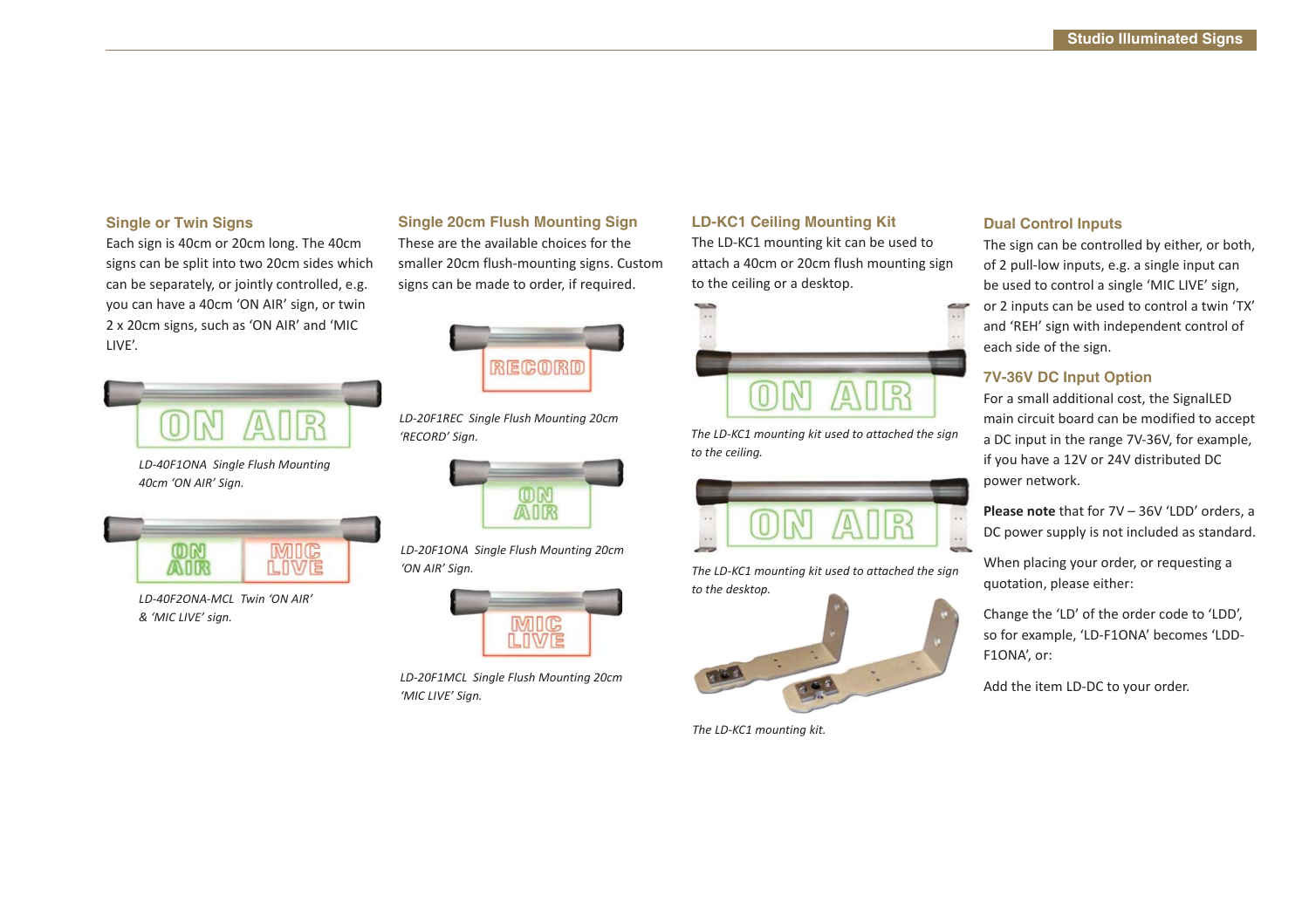#### **Flush or End Mounting**

The sign is supplied as standard so that it can be mounted flush to a wall, e.g. for the 'TX' & 'REH' sign shown below. However, a mounting kit is available, LD-KE1, to mount the sign perpendicular to a wall, e.g. above a door, such as the ON AIR sign shown.



*LD-KE1 End Mounting Kit For 40cm Or 20cm Flush Mounting Signs.*



*End Mounting 40cm Single Sign (Created From Single Flush Mounting LD-40F1ONA Sign & LD-KE1 kit).* 



#### *LD-40F2TX-REH Flush Mounting 40cm Twin Sign.*



#### **Simple Installation**

The signs are supplied with a 6V DC power supply. Simply wire up your control signal(s) and DC input to the 'screw terminal block' inside the sign, route the cables through the integral cable clamp and mount the unit on the wall.

An installation tool, the LD-IT can be used to hold the sign in place on the wall mount whilst you wire it up.

The display mode and colour options are set-up using a separate remote control, the LD-RPC.



*LD-IT LED Sign End Mounting Installation Tool.*

#### **LD-RPC SignalLED Remote Programming Controller**

The SignalLED signs are preconfigured to display certain colours when the control inputs are active. Information on the colours shown can be found on the Sonifex website. To vary the colours and switching modes, the LD-RPC Remote Programming Controller must be used.

This allows a simple way of programming any sign using a hand-held remote control.

Please note that the control is sold separately and one LP-RPC can program multiple signs.

#### **Custom Signs**

Although a range of standard signs is supported, custom signs, for example with your company name or logo, can be produced for a nominal setup fee. Contact Sonifex with your requirements.



*Custom Single Flush Mounting 40cm Sign.*

#### **Examples Of Custom Signs**







*Standard DC Power Supply with Plug Adapters.*





*LD-40F2ONA-SIL Twin 'ON AIR' & 'SILENCE' sign.*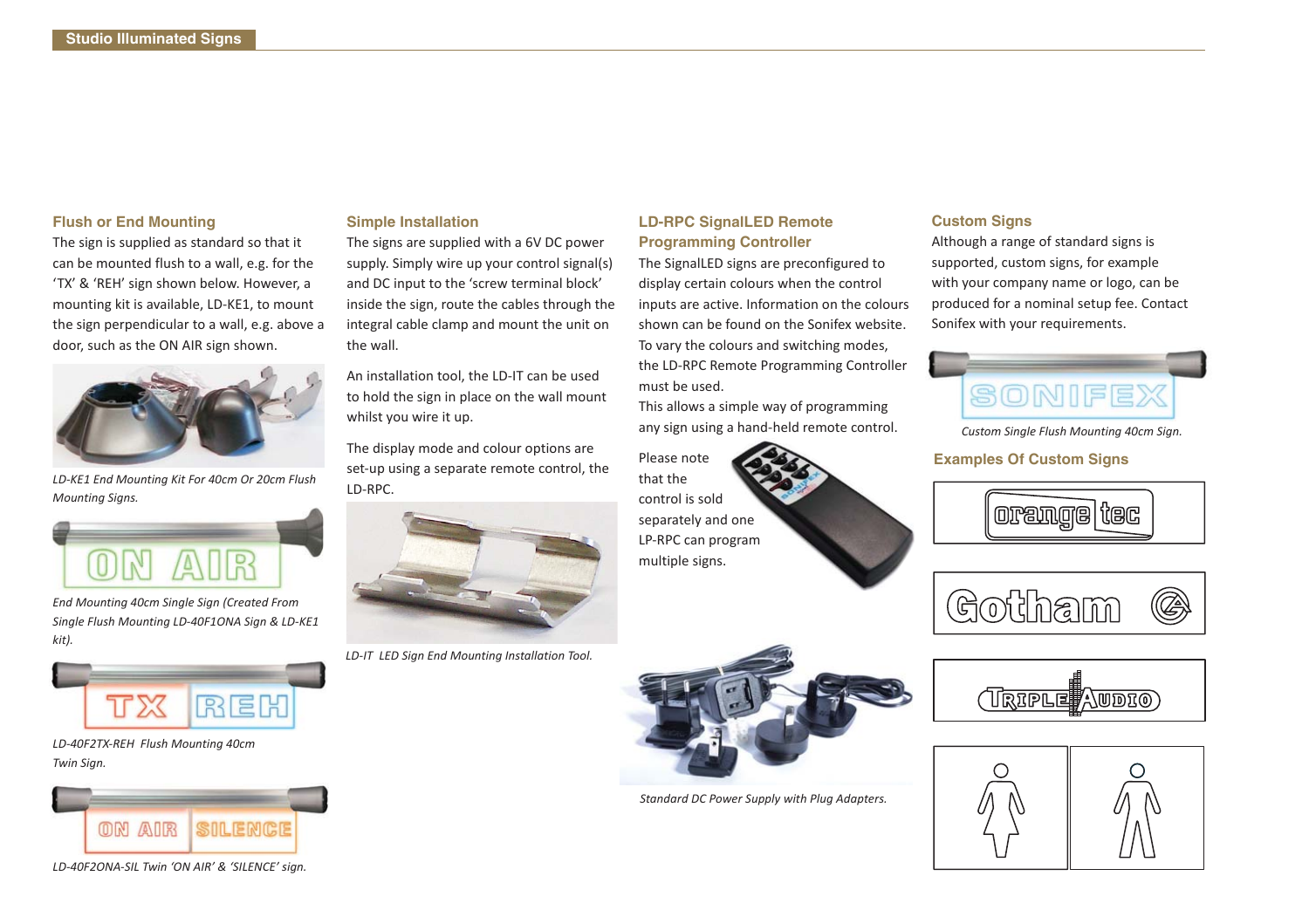#### **Specification For SignalLED**

| Power Input:                          | 5-7V DC                                 | 40cm Sign: 500mA max                                                 |  |  |  |
|---------------------------------------|-----------------------------------------|----------------------------------------------------------------------|--|--|--|
| Input Connector:                      | 4 way screw terminal block              |                                                                      |  |  |  |
| Control Inputs:                       | 2 x pull-down to 0V                     |                                                                      |  |  |  |
| <b>Dimensions</b><br>(Perspex):       |                                         | Small Single: 20cm (W) x 8cm (H)<br>Large Single: 40cm (W) x 8cm (H) |  |  |  |
| <b>Dimensions</b><br>(Boxed 20cm):    |                                         | 40cm (W) x 20cm (D) x 11cm (H)<br>15.7" (W) x 7.9" (D) x 4.3" (H)    |  |  |  |
| Dimensions<br>(Boxed 40cm):           |                                         | 60cm (W) x 20cm (D) x 11cm (H)<br>23.6" (W) x 7.9" (D) x 4.3" (H)    |  |  |  |
| Weight (20cm):                        | $0.35$ kg<br>Nett:<br>$0.8$ lb<br>Nett: | Gross:<br>0.85kg<br>$1.9$ lb<br>Gross:                               |  |  |  |
| Weight (40cm):                        | Nett: 0.55kg<br>$1.2$ lb<br>Nett:       | Gross: 1.15kg<br>Gross:<br>$2.6$ lb                                  |  |  |  |
| <b>Equipment Type</b>                 |                                         |                                                                      |  |  |  |
| Single Flush Mounting Signs (40cm):   |                                         |                                                                      |  |  |  |
| LD-40F1REC                            | 40cm 'RECORD' Sign                      |                                                                      |  |  |  |
| LD-40F1ONA                            | 40cm 'ON AIR' Sign                      |                                                                      |  |  |  |
| LD-40F1MCL                            | 40cm 'MIC LIVE' Sign                    |                                                                      |  |  |  |
| LD-40F1PHN                            | 40cm 'PHONE' Sign                       |                                                                      |  |  |  |
| LD-40F1TRF                            |                                         | 40cm 'TRAFFIC FLAG ON' Sign                                          |  |  |  |
| LD-40F1ADB                            | 40cm 'AD BREAK' Sign                    |                                                                      |  |  |  |
| LD-40F1REH                            | 40cm 'REHEARSAL' Sign                   |                                                                      |  |  |  |
| LD-40F1DOR                            | 40cm 'DOOR' Sign                        |                                                                      |  |  |  |
| LD-40F1OBT                            | 40cm 'OBIT' Sign                        |                                                                      |  |  |  |
| LD-40F1NOE                            | 40cm 'NO ENTRY' Sign                    |                                                                      |  |  |  |
| LD-40F1EXIT                           | 40cm 'EXIT' Sign                        |                                                                      |  |  |  |
| LD-40F1SIL                            |                                         | 40cm 'SILENCE PLEASE' Sign                                           |  |  |  |
| LD-40F1MET                            | 40cm 'MEETING IN PROGRESS' Sign         |                                                                      |  |  |  |
| LD-40F1INT                            |                                         | 40cm 'INTERVIEW IN PROGRESS' Sign                                    |  |  |  |
| Twin Flush Mounting Signs (2 x 20cm): |                                         |                                                                      |  |  |  |
| LD-40F2TX-REH                         |                                         | 2 x 20cm 'TX' & ' REH' Sign                                          |  |  |  |
|                                       |                                         | LD-40F2ONA-MCL 2 x 20cm 'ON AIR' & 'MIC LIVE' Sign                   |  |  |  |
| Single Flush Mounting Signs (20cm):   |                                         |                                                                      |  |  |  |
| LD-20F1REC                            | 20cm 'RECORD' Sign                      |                                                                      |  |  |  |
| LD-20F1ONA                            | 20cm 'ON AIR' Sign                      |                                                                      |  |  |  |
| LD-20F1MCL                            | 20cm 'MIC LIVE' Sign                    |                                                                      |  |  |  |
| <b>Mounting Kits:</b>                 |                                         |                                                                      |  |  |  |
| LD-KF1                                | <b>Flush Mounting Signs</b>             | End Mounting Kit For 40cm Or 20cm                                    |  |  |  |
| LD-KC1                                | 20cm Flush Mounting Signs               | Ceiling Mounting Kit For 40cm Or                                     |  |  |  |
| LD-IT                                 | Tool                                    | LED Sign End Mounting Installation                                   |  |  |  |

#### **How to Order**

Just select the name of the sign from the list below.



*LD-40F1ONA Single Flush Mounting 40cm 'ON AIR' Sign.*

| MIG LIVI |  |
|----------|--|
|          |  |

*LD-40F1MCL Single Flush Mounting 40cm 'MIC LIVE' Sign.*

*LD-40F1PHN Single Flush Mounting 40cm 'PHONE' Sign.*

TRAFFIC<br>FLAG

*LD-40F1TRF Single Flush Mounting 40cm 'TRAFFIC FLAG ON' Sign.*



*LD-40F1ADB Single Flush Mounting 40cm 'AD BREAK' Sign.*



*LD-40F1REH Single Flush Mounting 40cm 'REHEARSAL' Sign.*



*LD-40F1DOR Single Flush Mounting 40cm 'DOOR' Sign.*



*LD-40F1OBT Single Flush Mounting 40cm 'OBIT' Sign.*

*LD-40F1NOE Single Flush Mounting 40cm 'NO ENTRY' Sign.*



*LD-40F1EXIT Single Flush Mounting 40cm 'EXIT' Sign.*



*LD-40F1SIL Single Flush Mounting 40cm 'SILENCE PLEASE' Sign.*

#### **MEETIMG** IN PROGRESS

*LD-40F1MET Single Flush Mounting 40cm 'MEETING IN PROGRESS' Sign.*



*LD-40F1INT Single Flush Mounting 40cm 'INTERVIEW IN PROGRESS' Sign.*